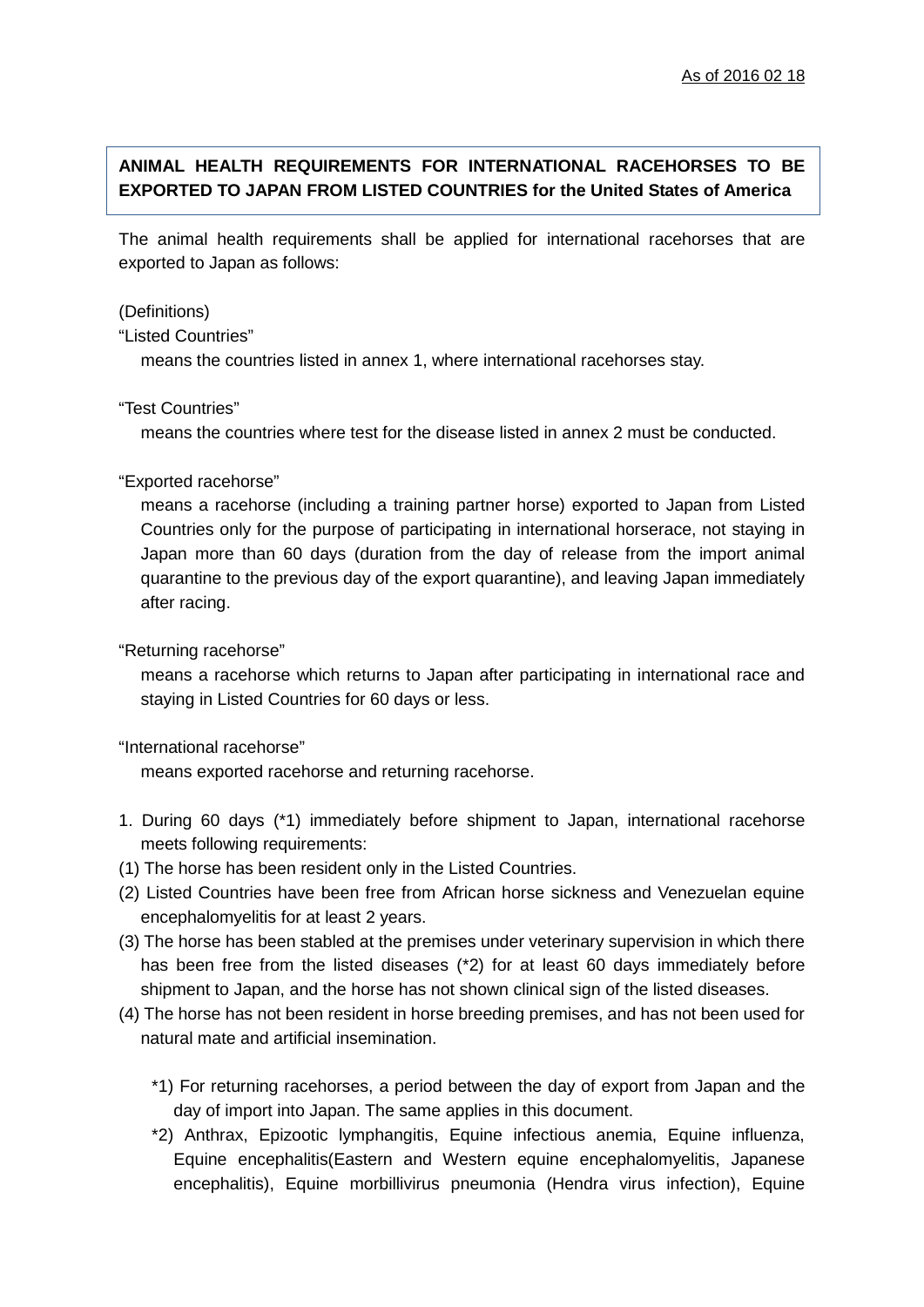paratyphoid, Equine piroplasmosis, Equine rhinopneumonitis, Equine trypanosomiasis, Equine viral arteritis, Glanders, Horse pox, Nipah virus infection, Rabies and Vesicular stomatitis

2. The international racehorse should meet one of the following requirements.

(1)The international racehorse must be tested in the Listed Countries for the following diseases with negative results within 30 days immediately before shipment to Japan. In case that the horse has not stayed in Test Countries for each disease within 60 days (\*1) prior to export to Japan, the tests could be omitted.

| i) Equine infectious anemia : | Agar-gel immunodiffusion test           |
|-------------------------------|-----------------------------------------|
| ii) Equine piroplasmosis :    | Microscopic examination for blood smear |
|                               | and either                              |
|                               | Indirect fluorescent antibody test, or  |
|                               | <b>Competitive ELISA</b>                |
| iii) Equine viral arteritis : | Serum neutralization test               |

#### **or**

(2) The international racehorse must be tested in the Listed Countries for the following diseases with negative results within 60 days immediately before shipment to Japan. After the tests the horse does not have any contact with horses other than the same health status (having the same tests, with negative results, within 60 days immediately before export to Japan), except for at the time of training and racings which are supervised by animal health authority of the country. In case that the horse has not stayed in Test Countries for each disease within 60 days (\*1) before export to Japan, the tests could be omitted.

| i) Equine infectious anemia : | Agar-gel immunodiffusion test          |
|-------------------------------|----------------------------------------|
| ii) Equine piroplasmosis :    | Microscopic examination for blood      |
|                               | smear and either                       |
|                               | Indirect fluorescent antibody test, or |
|                               | <b>Competitive ELISA</b>               |
| iii) Equine viral arteritis : | Serum neutralization test              |

#### **or**

- (3) In case of the returning racehorse which has stayed in the Listed Countries for 14 days or less under the following conditions, the tests can be replaced with the certification of these conditions:
	- During the stay in the Listed Countries the returning racehorse has been stabled in the insect-vector-protected facilities approved by animal health authority of the country and has been treated with an insect repellent on every time the racehorse is out from the facility;
	- During the stay in the Listed Countries the returning racehorse has been no contact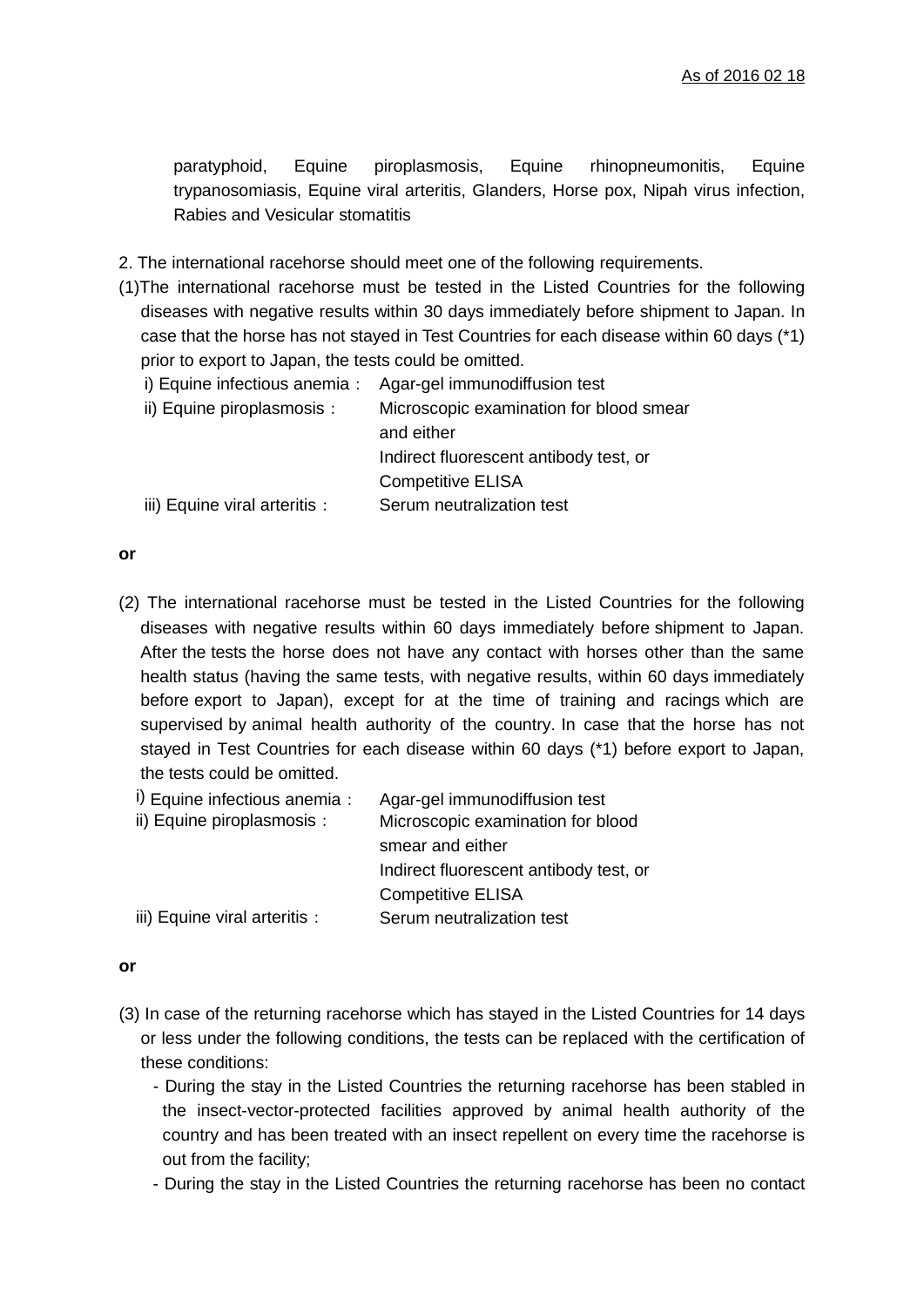with any horses other than the same health status except for during the training and racing under official supervision; and

- The returning racehorse showed no signs of listed diseases (\*2) during the stay and at the export as the result of regular inspections by the government veterinary officer.
- 3. In case the international racehorse has stayed in Test Countries for following diseases within 60 days (\*1) before export to Japan, the horse must be tested for the diseases with negative results within 30 days prior to shipment to Japan or other Listed Countries which are not Test Countries for each disease.

| i) Equine trypanosomiasis :  | Microscopic examination for blood smear and either |
|------------------------------|----------------------------------------------------|
|                              | <b>ELISA or Complement fixation test</b>           |
| ii) Glanders :               | Mallein test or Complement fixation test           |
| iii) Nipah virus infection : | <b>ELISA or Serum neutralization test</b>          |

- 4.In case the international racehorse has stayed in Test Countries for Vesicular stomatitis within 60 days (\*1) before export to Japan, the horse must be tested for Vesicular stomatitis by serum neutralization test with negative results within 14 days immediately prior to shipment to Japan or other Listed Countries other than Test Countries for Vesicular stomatitis.
- 5.The international racehorse must be vaccinated against Equine influenza twice at an interval of 4 to 6 weeks (or once in the case of booster) within 6 months immediately prior to shipment to Japan. In case the live vaccine has been used, the horse should not be vaccinated within 2 weeks immediately before shipment to Japan.

## **And**

during 5 days prior to the shipment to Japan, a nasopharyngeal swab must be taken from exported racehorse and tested as negative for equine influenza using a RT-PCR or antigen ELISA.

- 6.The international racehorse has stabled in premises where no cases of West Nile Virus (WNV) infection was confirmed in 50 kilometers radius around the premises for past 60 days prior to shipment to Japan for at least 14 days, or whole period if staying less than 14 days, immediately before shipment to Japan.
	- **Or**

the international racehorses were vaccinated against WNV using a vaccine approved by the government of the Listed Countries twice at an interval of 3 to 6 weeks (or once in case of a booster) during 1 year before shipment to Japan.

7. During the transportation of international racehorse from Listed Countries to Japan and transportation between Listed countries within 60 days (\*1) before shipment to Japan, all containers, land vehicles and loading places of a ship or an aircraft being used are fully cleaned and disinfected previously with disinfectants approved by the government authorities of Listed Countries.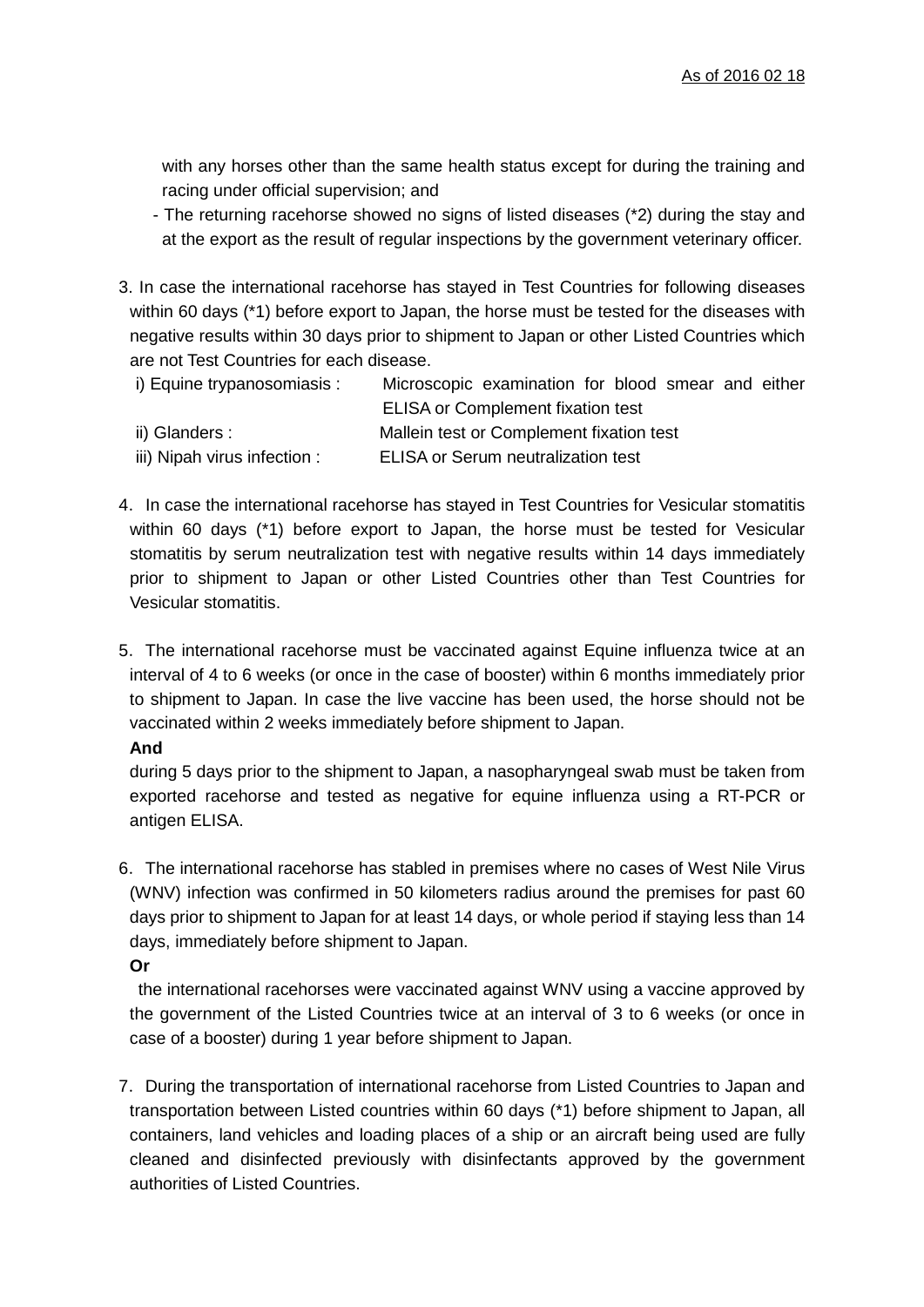- 8.During the transportation of international racehorse from Listed Countries to Japan and transportation between Listed countries within 60 days (\*1) before shipment to Japan, the international racehorses must not be loaded together with any equine or cloven-hoofed animal, except the horses participating in the international horserace (the horses in the same health conditions).
- 9.During the transportation of international racehorse from Listed Countries to Japan and transportation between Listed countries within 60 days (\*1) before shipment to Japan, no additional feed and/or litter shall be provided at any anchorage sites during the transportation of the international racehorses.
- 10.The government authorities of the exporting country is responsible for providing certificate detailed below. In case the international racehorse has stayed in several Listed Countries within 60 days (\*1) prior to export to Japan, all certificates or certificated copies issued by each Listed Country must be attached to the exporting country's certificate.
- (1) Items 1, 6, 7, 8 and 9.
- (2) Dates, methods and results of examination for each disease listed in item 2, 3, 4 and 5. In case Mallein test is carried out, the method (palpebral /intradermal) or the site of intradermal inoculation is also required.
- (3) Date of vaccination and kind of vaccine for Equine influenza.
- (4) In case the international racehorse has been vaccinated against disease other than Equine influenza, date of vaccination and kind of the vaccine.
- (5) Name and address of the premises (or racing stable) where the international racehorse is usually stabled in home country.
- (6) Countries, period of staying (including import date and export date) in each country where the international racehorse has stayed within 60 days (\*1) immediately before shipment to Japan.
- (7) Name and address of all premises where the international racehorse has stayed in 60 days (\*1) immediately before shipment to Japan.
- (8) Microchip number, tattoo number or other descriptions for identification of the horse.
- 11. If any infectious disease is detected during the quarantine in Japan, the international racehorse might be returned or slaughtered by animal health authority of Japan.
- 12.If Equine piroplasmosis, Equine infectious anemia, Equine trypanosomiasis, Equine viral arteritis, Glanders, Nipah virus infection or Vesicular stomatitis have occurred in the Listed Countries, and the country is not a Test Country for the disease, the animal health authority of the country has to notify the outbreak to Animal Health Division, Ministry of Agriculture, Forestry and Fisheries of Japan.